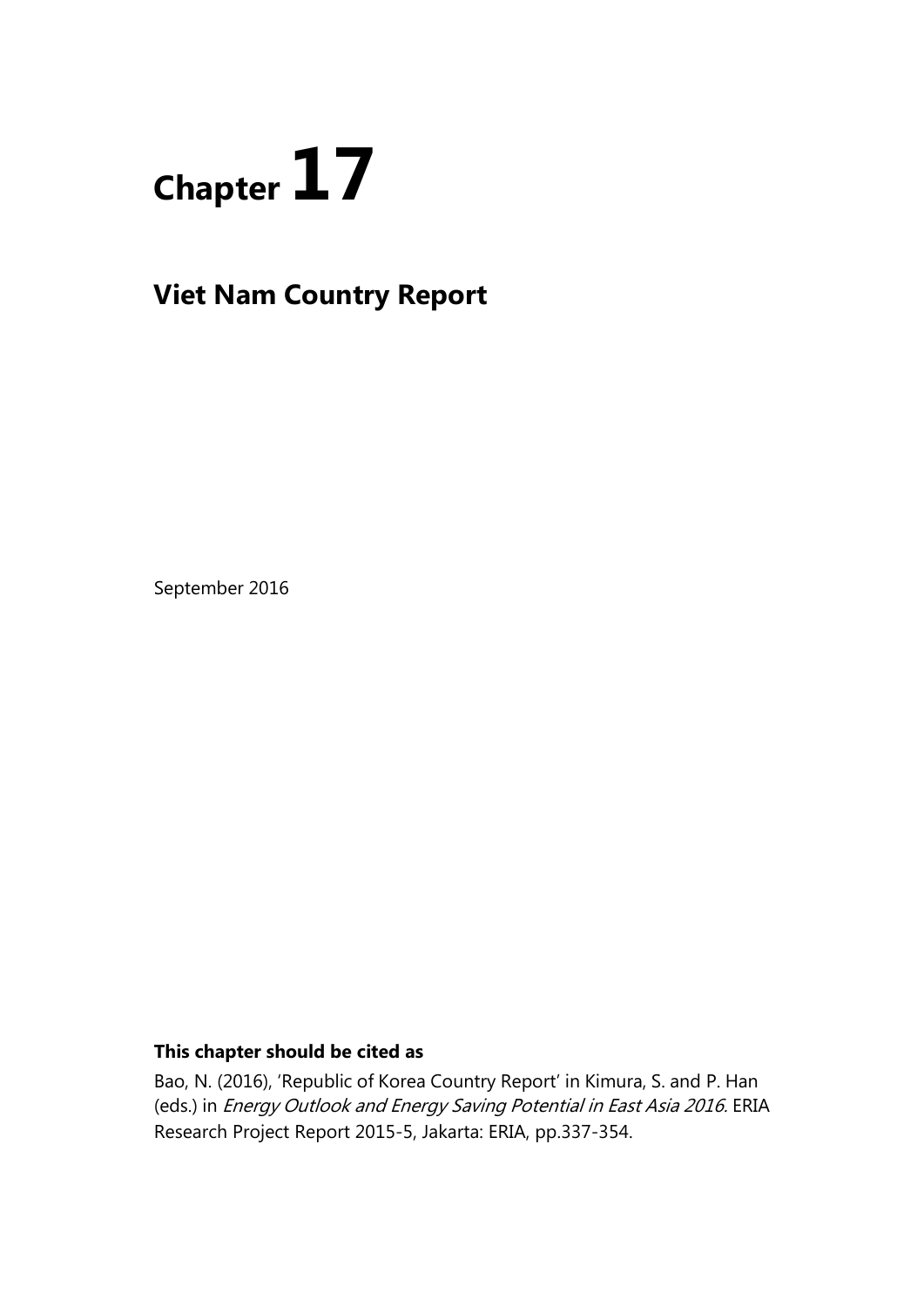# Chapter 17

# Viet Nam Country Report

**NGUYEN MINH BAO**, CENTER FOR RENEWABLE ENERGY, INSTITUTE OF ENERGY, VIET NAM

## **1. Background**

iet Nam has a total land area of about 331,111 square kilometres and is located in the centre of Southeast Asia. In 2013, Viet Nam had a population of 89.7 million and a gross domestic product (GDP) of US\$92.3 billion in 2005 US\$ terms. The commercial sector contributed most to Viet Nam's GDP (43.8 percent), followed by the industry sector (38.6 percent), and agriculture (17.6 percent). GDP per capita was US\$1,029 in 2005 US\$ terms in 2013. V

Viet Nam possesses considerable indigenous energy resources. It has 3,390 million tons of proven recoverable reserves of coal, 460 million cubic meters of crude oil reserves, and 610 billion cubic meters of gas reserves.

Viet Nam's primary energy supply was 60.1 Mtoe in 2013. Oil represented the largest share of Viet Nam's primary energy supply at 27.3 percent; coal was second at 26.9 percent, followed by natural gas (14.9 percent), hydro (8.2 percent), and 'others<sup>'1</sup> (22.7 percent). Viet Nam is a net exporter of crude oil and coal but is an importer of petroleum products because of capacity limitations at the Dung Quat oil refinery (6.5 million tons a year), which is able to meet around 45 percent of domestic demand.

 $<sup>1</sup>$  'Others' consists of biomass, solar, wind, ocean resources, biofuels, as well as electricity.</sup>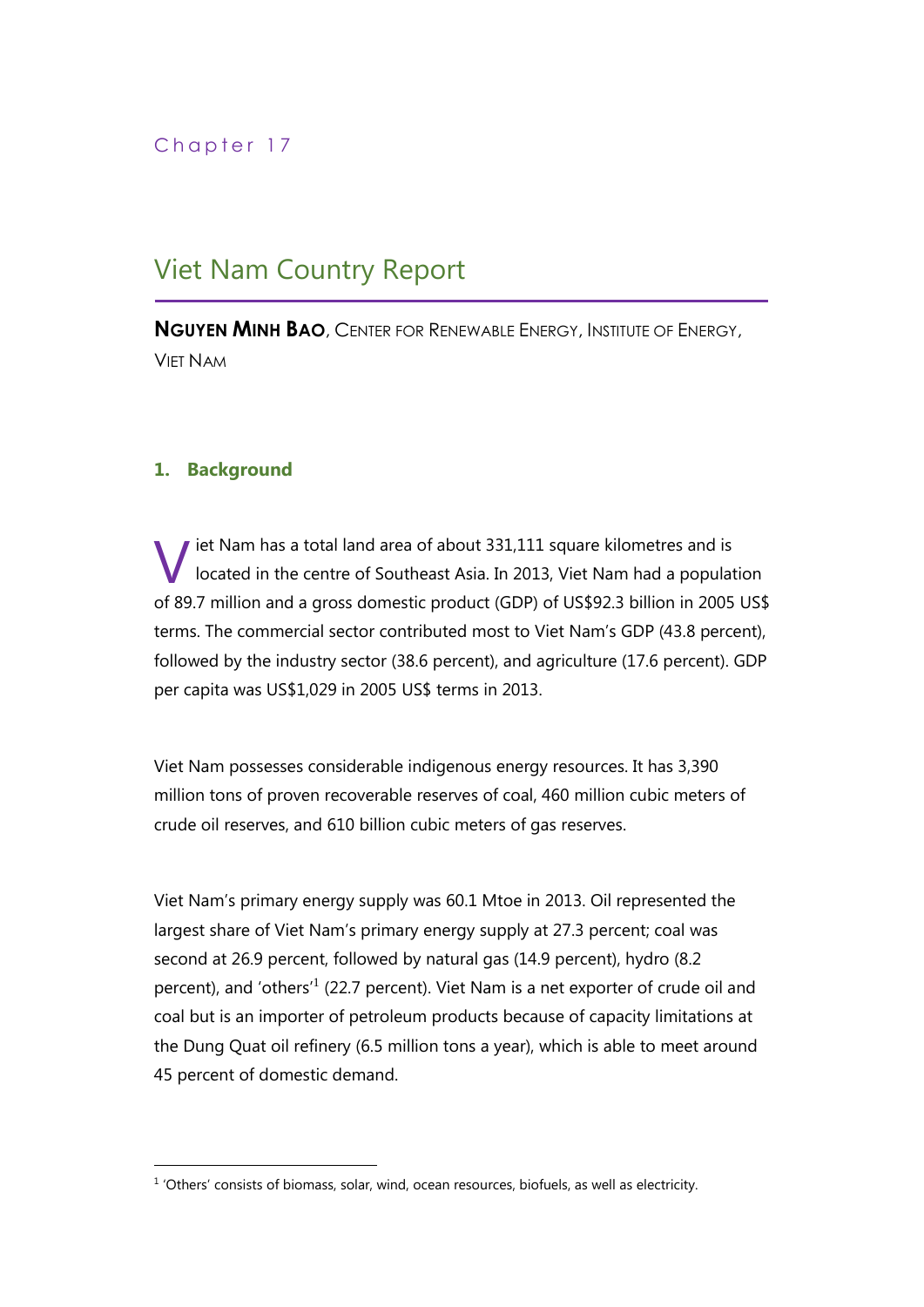Coal is mainly used in the industry sector, with consumption of 16.2 million tons of oil equivalent (Mtoe) in 2013, whereas natural gas is largely used for electricity generation.

Viet Nam had around 30.6 GW of installed generating capacity and generated 127.3 TWh of electricity in 2013. Most of Viet Nam's electricity generation comes from thermal sources (coal, natural gas, and oil), accounting for 55.2 percent of total generation, with hydro accounting for 44.7 percent and others for 0.1 percent.

#### **2. Modelling Assumptions**

In this outlook, Viet Nam's GDP is assumed to grow at an average annual rate of 6.0 percent from 2013 to 2040. Growth is projected to be faster in the first part of the outlook period, increasing by 6.8 percent per year between 2013 and 2020. For the remaining periods of 2020–2030 and 2030–2040, the country's economic growth will be slightly reduced at annual rates of 6.2 percent per year and 5.2 percent per year, respectively. Population growth is projected to increase at the much slower rate of 0.7 percent per year between 2013 and 2040.

The share of electricity generated from coal-fired power plants is projected to increase considerably, at the expense of other energy types (thermal and hydro). Viet Nam is expected to increase its imports of electricity, particularly from Lao PDR and China.

The use of nuclear energy is assumed to start in 2028, in line with Viet Nam's revised nuclear power development plan. In the Business-as-Usual scenario (BAU), it is assumed that the first unit of nuclear power with a capacity of 1,200 MW will be installed in 2028 and will be followed by a second unit and a third unit of nuclear power with total capacity of 2,300 MW and 3,500 MW in 2029 and 2030, respectively.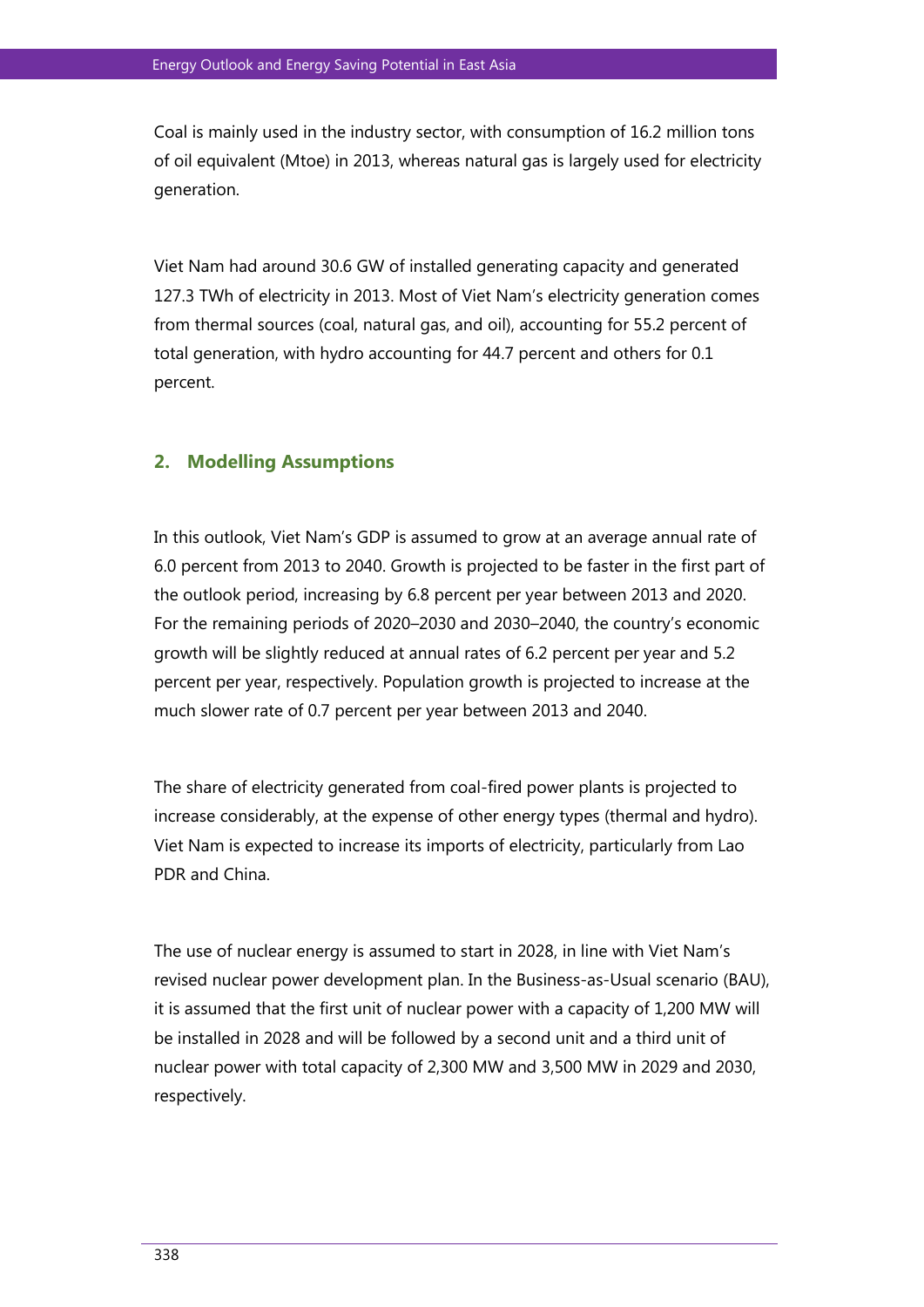Viet Nam's energy saving goals are estimated at 3–5 percent of total energy consumption, equivalent to 5 Mtoe, between 2006 and 2010, and 5–8 percent of total energy consumption, equivalent to 13.1 Mtoe, between 2010 and 2015, in line with the national target on energy efficiency and conservation (EEC). Beyond 2015, Viet Nam's energy saving goals are assumed to follow the trend of earlier periods.

The energy savings goals are expected to be attained through the implementation of energy efficiency programmes in the industry, transport, residential, and commercial sectors on the demand side.

On the supply side, energy efficiency improvement in power generation, development of nuclear power, and renewable energy technologies, particularly small hydro, wind, and biomass are expected to come online intensively since 2014, in line with the master plan on renewable energy development.

From the above analysis, the Alternative Policy Scenarios (APS) proposed are as follows: the EEC scenario (APS1); improvement of energy efficiencies in power generation (APS2); development of renewable energy (APS3); and further development of nuclear power plants (APS4).

- APS1: EEC Scenarios on the demand side, including:
	- o EEC1: Using EEC measures in the industrial sector to achieve 5–8 percent of energy reduction from 2013 to 2015 and 12 percent by 2040.
	- o EEC2: Switching from diesel oil to compressed natural gas (CNG) in transportation and using efficient motorbikes in road transport.
	- o EEC3: Replacing inefficient devices with efficient devices in the residential sector, such as improved coal cooking stoves, compact fluorescent lamp in lighting, and efficient refrigerators and air conditioners in residential cooling.
	- o EEC4: Using EEC measures in the commercial sector to reduce electricity consumption by 12 percent by 2040.
- APS2: Improvement of energy efficiency in thermal power plants: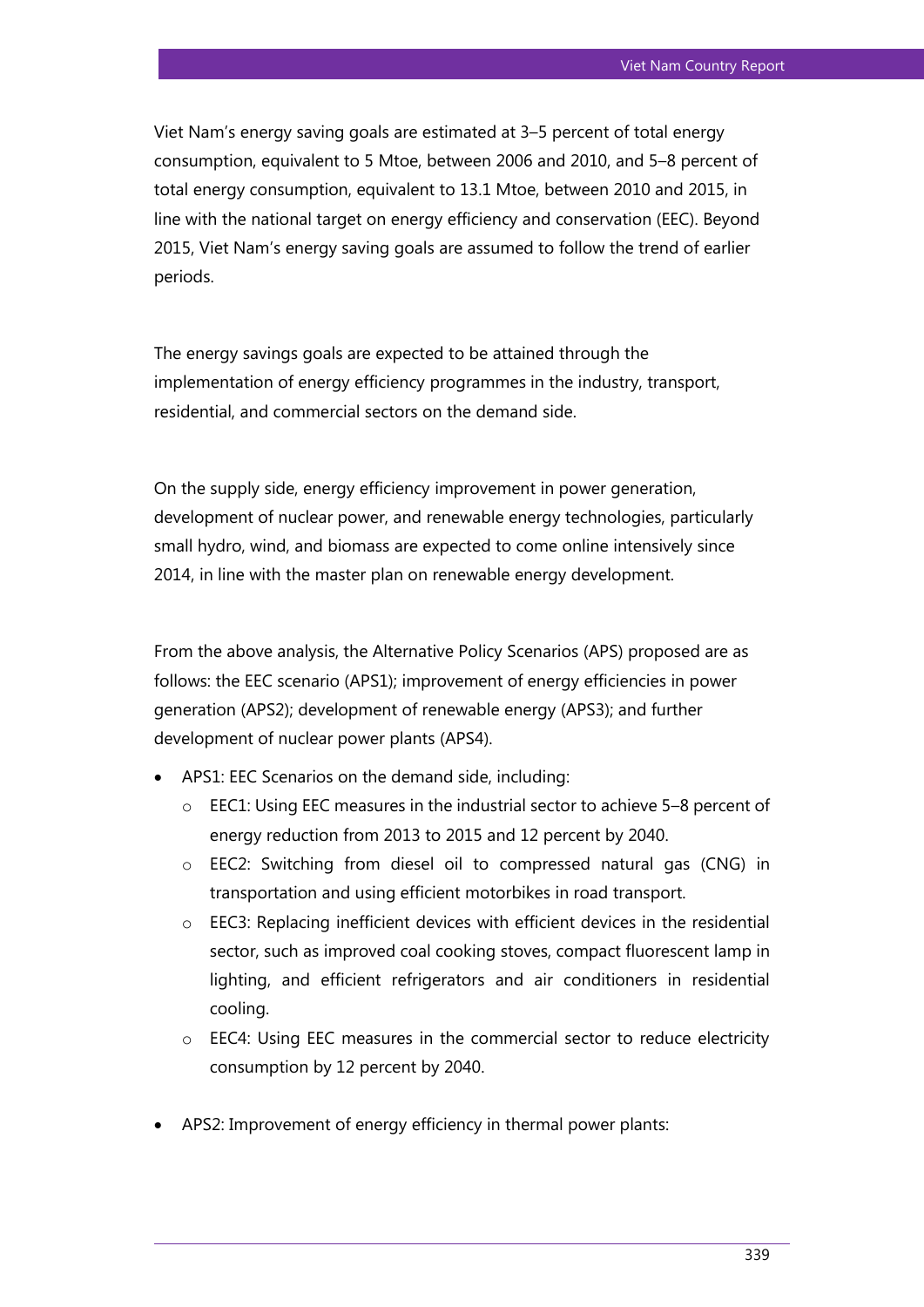It assumes that efficiencies of coal, natural gas, and residue fuel oil thermal power plants will increase to 42 percent, 45 percent, and 37 percent, respectively, by 2040, compared with 37 percent, 40 percent, and 32 percent, respectively, in the BAU, while natural gas with combined cycle gas turbine technologies will increase to 55 percent by 2040 compared with 52 percent in the BAU.

- APS3: Development of renewable energy technologies: Installed electricity generating capacity from renewable energy is assumed to reach 35,800 MW in 2040, with solar PV contributing 16,000 MW, wind 10,000 MW, small hydro 5,600 MW, biomass 4,000 MW, and biogas 200 MW. Moreover, Viet Nam has considered the use of biofuels to reduce dependency on oil and curb carbon dioxide  $(CO<sub>2</sub>)$  emissions. According to the Prime Minister's decision 177/2007/QD–TTg approving the master plan on biofuel development, Viet Nam is assumed to produce 1.8 million tons and 2.0 million tons of biofuels in 2035 and in 2040, respectively.
- APS4: Maximum nuclear power development: The installed capacity of nuclear power plants is expected to reach a further 9,500 MW and 15,500 MW under the APS scenario by 2035 and 2040, respectively, compared with only 3,500 by 2030 in the BAU.
- APS5: Combining all APSs from APS1 to APS4.

#### **3. Outlook Results**

**3.1. Business-as-Usual (BAU) Scenario**

#### **3.1.1. Final energy consumption**

Viet Nam's final energy consumption increased at an average annual rate of 5.1 percent from 1990 to 2013, from 16.1 Mtoe to 50.5 Mtoe. The fastest growth occurred in the transport sector (9.2 percent per year), followed by the industrial sector (6.5 percent), and the residential/commercial ('others') sector (2.8 percent). Non-energy use increased at an average rate of 19.6 percent per year.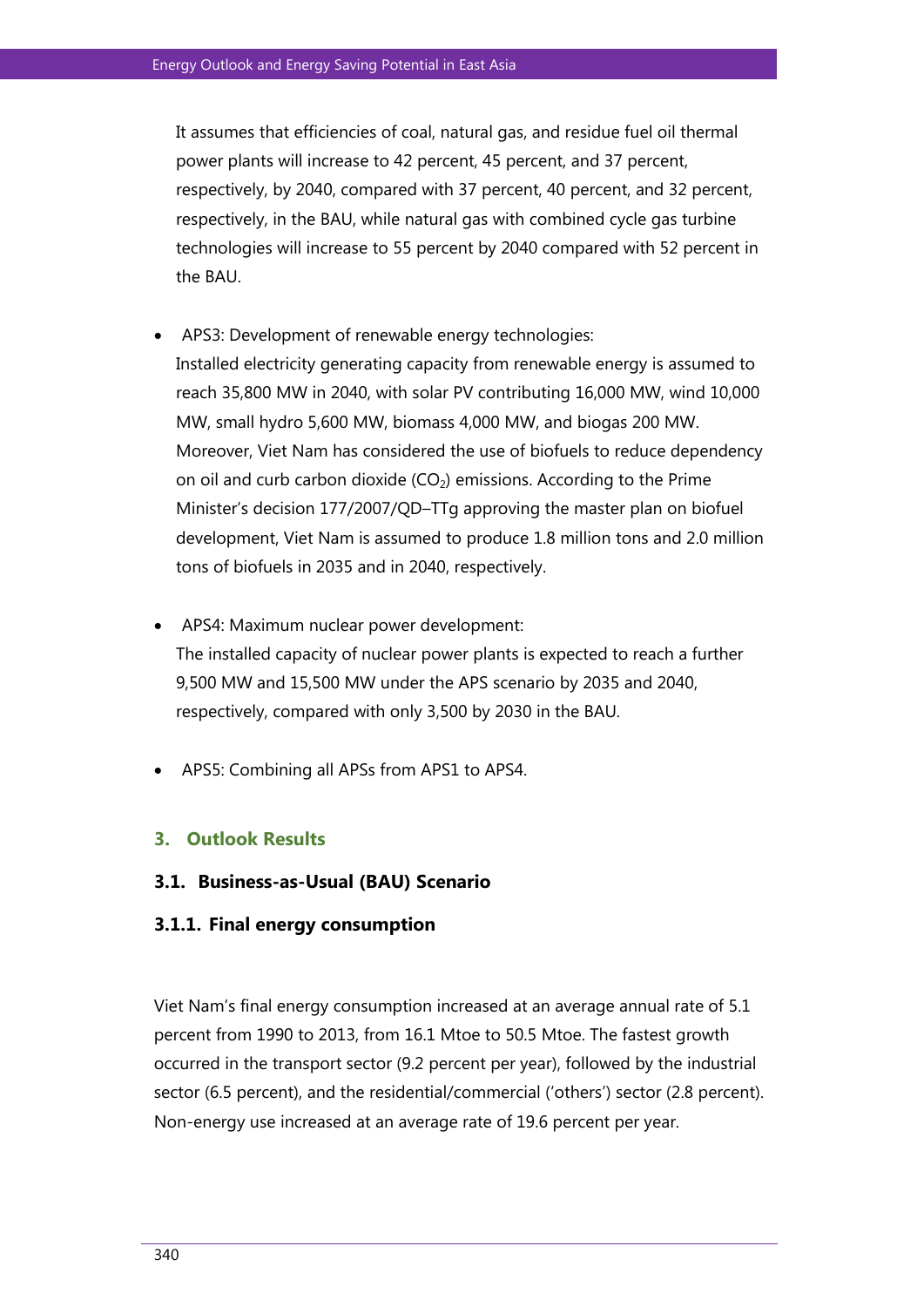From 2013 to 2040, final energy consumption is projected to increase at an average rate of 4.2 percent per year under the BAU, driven by strong economic growth, assumed to average 6.0 percent per year, and population growth of 0.7 percent per year. The strongest growth in consumption is projected to occur in the industry sector, increasing by 5.1 percent per year, followed by the transportation sector (4.6 percent), and the residential/commercial ('others') sector (2.3 percent). Non-energy use is expected to increase by 5.7 percent per year (Figure 17-1).



**Figure 17-1. Final Energy Consumption by Sector, BAU**

BAU = Business-as-Usual scenario; Mtoe = million tons of oil equivalent. Source: Author's calculation.

The bulk of the country's energy consumption, or about 63.0 percent in 1990, comes from the residential/commercial ('others') sector, where biomass fuel used for residential cooking takes the dominant share of the sector. This share is on a strongly decreasing trend, to 37.5 percent by 2013 and 22.8 percent by 2040 due to the substitution of biomass fuels by commercial fuels with higher efficiency. The decreasing share of the sector is also due in part to the growing economy. The impact of economic growth will translate to an improvement in standards of living, thus promoting the transition from biomass fuels to the commercial fuels.

From 2013 to 2040, the industrial sector tends to be the largest consuming sector in Viet Nam. The share of energy consumption in the industrial sector will increase from 38.4 percent in 2013 to 49.1 percent in 2040. The second biggest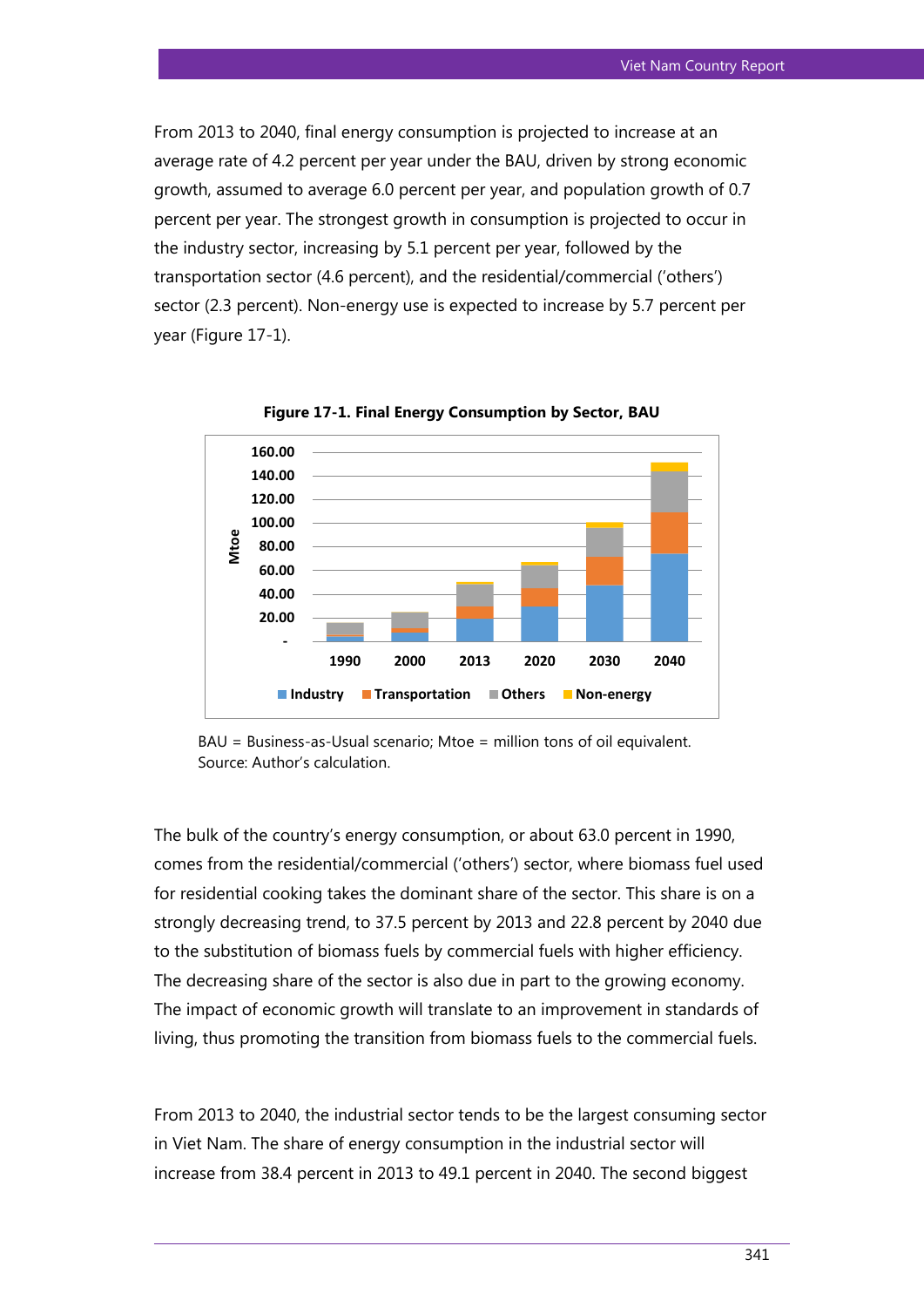consumer is the transport sector, although its share will increase slowly from 20.7 percent in 2013 to 23.1 percent in 2040.

Meanwhile, other fuels (mostly biomass) are the most consumed products, accounting for 73.9 percent of final energy consumption in 1990, but this declined to 30.8 percent in 2013. Oil is the second most consumed product, accounting for 14.5 percent of final energy consumption in 1990, increasing to 28.2 percent in 2013. The share of coal consumed from 1990 to 2013 increased from 8.3 percent to 18.9 percent. Electricity took a small share of 3.3 percent in 1990, but there was a significant increase to 19.4 percent in 2013.



**Figure 17-2. Final Energy Consumption by Fuel, BAU**

BAU = Business-as-Usual scenario; Mtoe = million tons of oil equivalent. Source: Author's calculation**.** 

On a per fuel basis under the BAU, natural gas is projected to see the fastest growth in final energy consumption, increasing by 7.4 percent per year between 2013 and 2040. Electricity is projected to have the second highest growth rate of 6.1 percent per year, followed by oil at 4.9 percent and coal at 4.5 percent. Other fuels (mostly biomass) are projected to decrease at an annual rate of 1.7 percent due to the expected transition from biomass fuels to commercial fuels (Figure 17- 2). Other fuels (dominated by biomass) take the largest share of 30.8 percent in 2013, but this will fall to as low as 6.4 percent by 2040. Oil products take the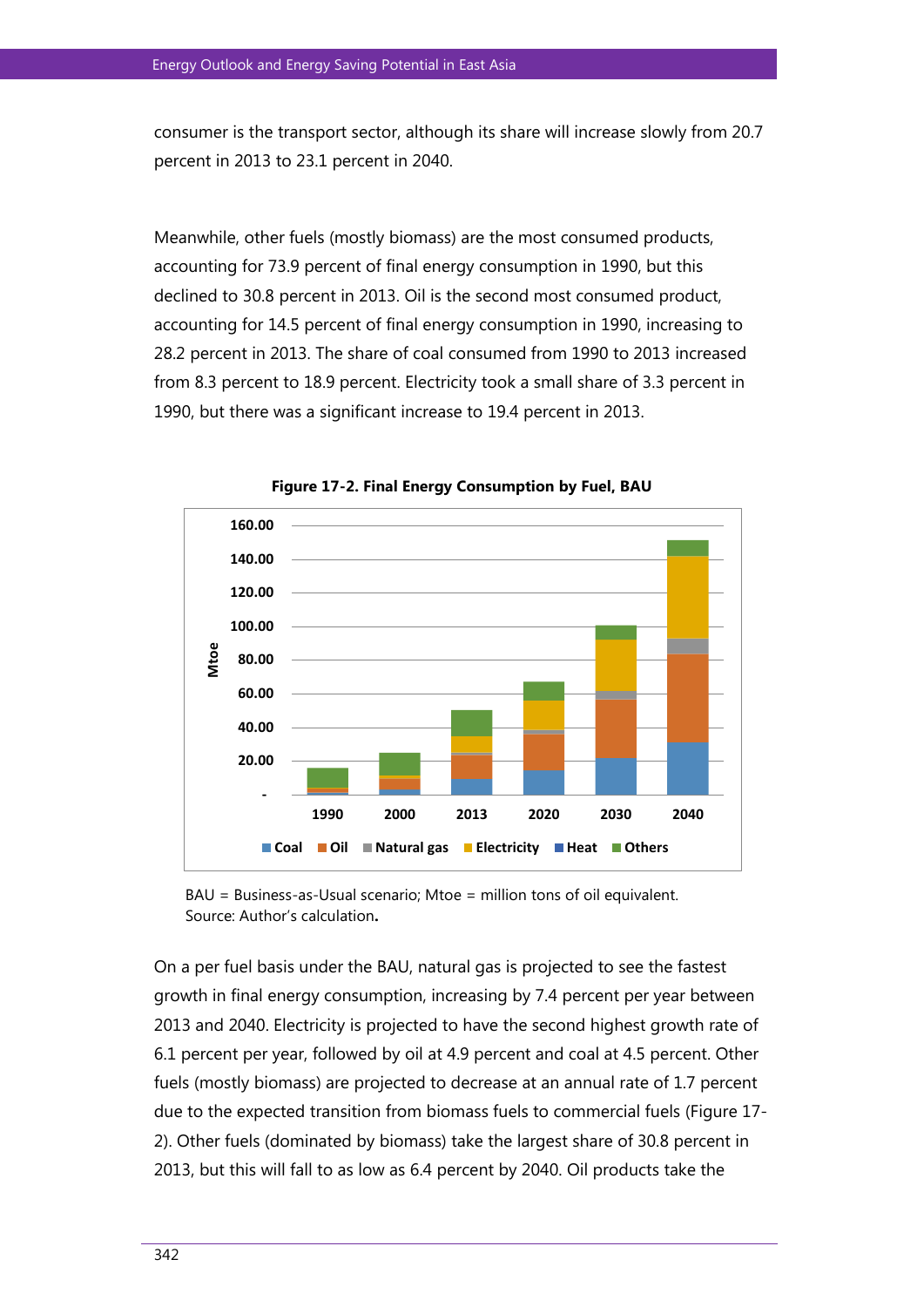second largest share of 28.2 percent in 2013 and this share is projected to increase to 34.6 percent in 2040. The third largest share of demand is electricity, which is projected to increase from 19.4 percent in 2013 to 32.2 percent in 2040. Coal and natural gas are used primarily in the industry sector with shares of 18.9 percent and 2.7 percent, respectively, in 2013; and their shares are expected to increase to 20.7 percent and 6.1 percent, respectively, in 2040.

#### **3.1.2. Primary energy supply**

Primary energy supply in Viet Nam grew at a faster rate than final energy consumption, increasing by 5.4 percent per year or by 3.4 times from 17.9 Mtoe in 1990 to 60.1 Mtoe in 2013. Among the major energy sources, the fastest growing were natural gas, hydro, coal, and oil. Natural gas consumption grew at an average annual rate of 41.6 percent from 1990 to 2013, whereas hydro, coal, and oil grew at 10.8 percent, 9.0 percent, and 8.1 percent per year, respectively.

In the BAU, Viet Nam's primary energy supply is projected to increase at an average annual rate of 4.8 percent or by 3.5 times from 60.1 Mtoe in 2013 to 212.9 Mtoe in 2040. The fastest growth is expected in natural gas, increasing at an annual average rate of 6.5 percent between 2013 and 2040, followed by coal, oil, and hydro at 6.3 percent, 5.1 percent, and 2.9 percent, respectively, whereas other fuels (mostly biomass) will decrease strongly, by 4.7 percent per year (Figure 17- 3). Oil accounted for the largest share 27.3 percent, of the primary energy supply in 2013 and this is projected to increase slightly to 29.5 percent in 2040.

The share of coal was 26.9 percent in 2013 and will increase to 39.3 percent in 2040. Natural gas accounted for a share of 14.9 percent in 2013 and is projected to increase to 23.1 percent in 2040. These growth rates are due to the projected decline of hydro and 'others,' the shares of which are projected to decline from 8.2 percent to 5.0 percent and from 22.7 percent to 1.8 percent, respectively.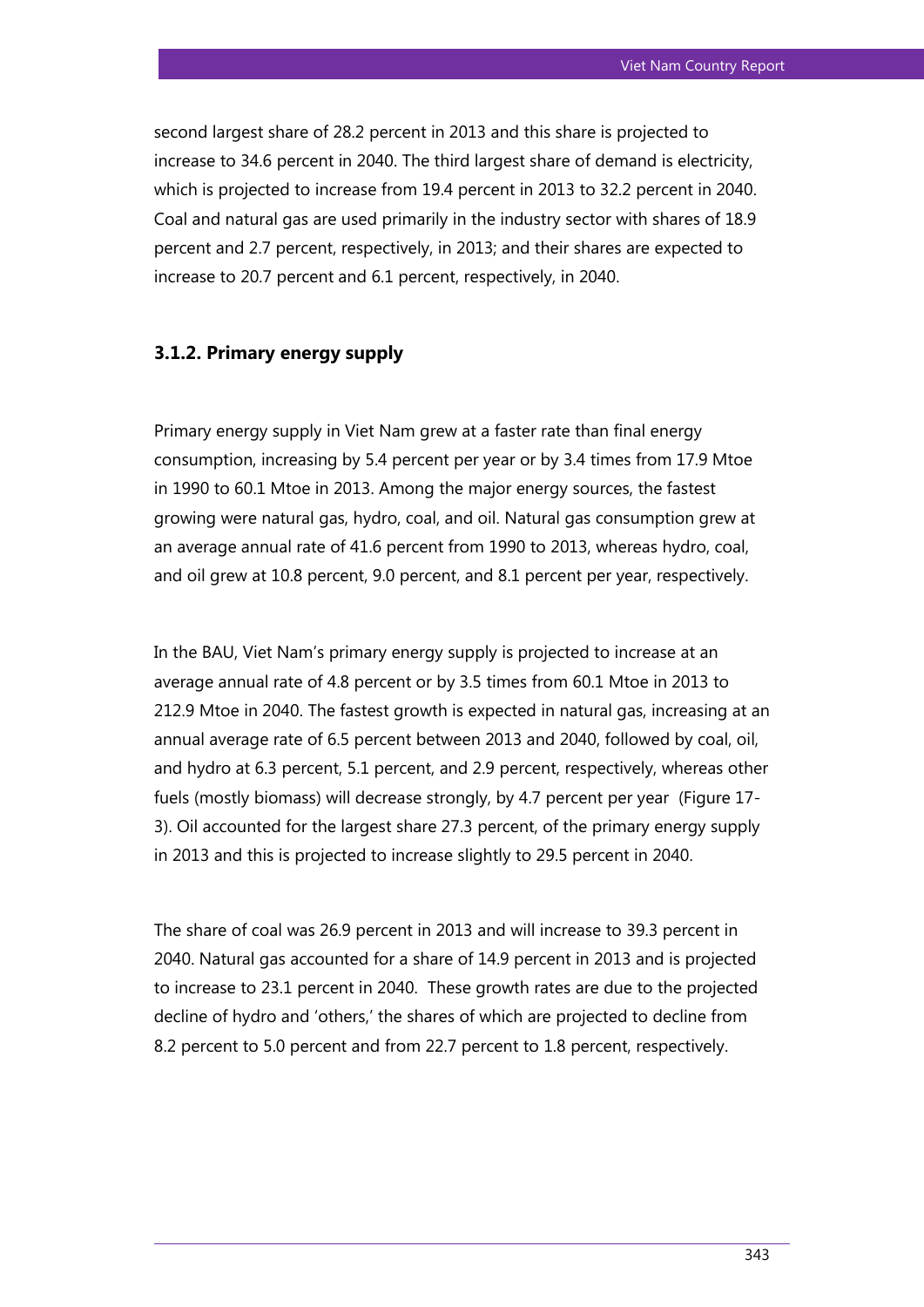

**Figure 17-3. Primary Energy Supply, BAU**



#### **3.1.3. Power generation**

Power generation output increased by 12.4 percent per year or by 14.7 times, from 8.7 TWh in 1990 to 127.3 TWh in 2013. The fastest growth occurred in natural gas power generation (47.1 percent per year), followed by coal (12.0 per cent), and hydropower (10.8 percent). These high growth rates are due to the decrease of oil by 3.8 percent per year. (Figure 17-4)

To meet electricity demand under the BAU, power generation is projected to increase at an average rate of 5.9 percent per year, or by 4.7 times, from 2013 to 2040. The fastest growth will be in coal power generation (8.2 percent per year), followed by 'others' (mostly small hydropower generation) (6.9 percent), natural gas (6.6 per cent), and hydro-power generation (2.9 percent).

By the end of 2013, most of the country's power requirement was met by hydropower, which comprised about 44.7 percent of the total power generation mix. The share of natural gas power generation was around 33.7 percent, and the rest was from coal and oil power generation.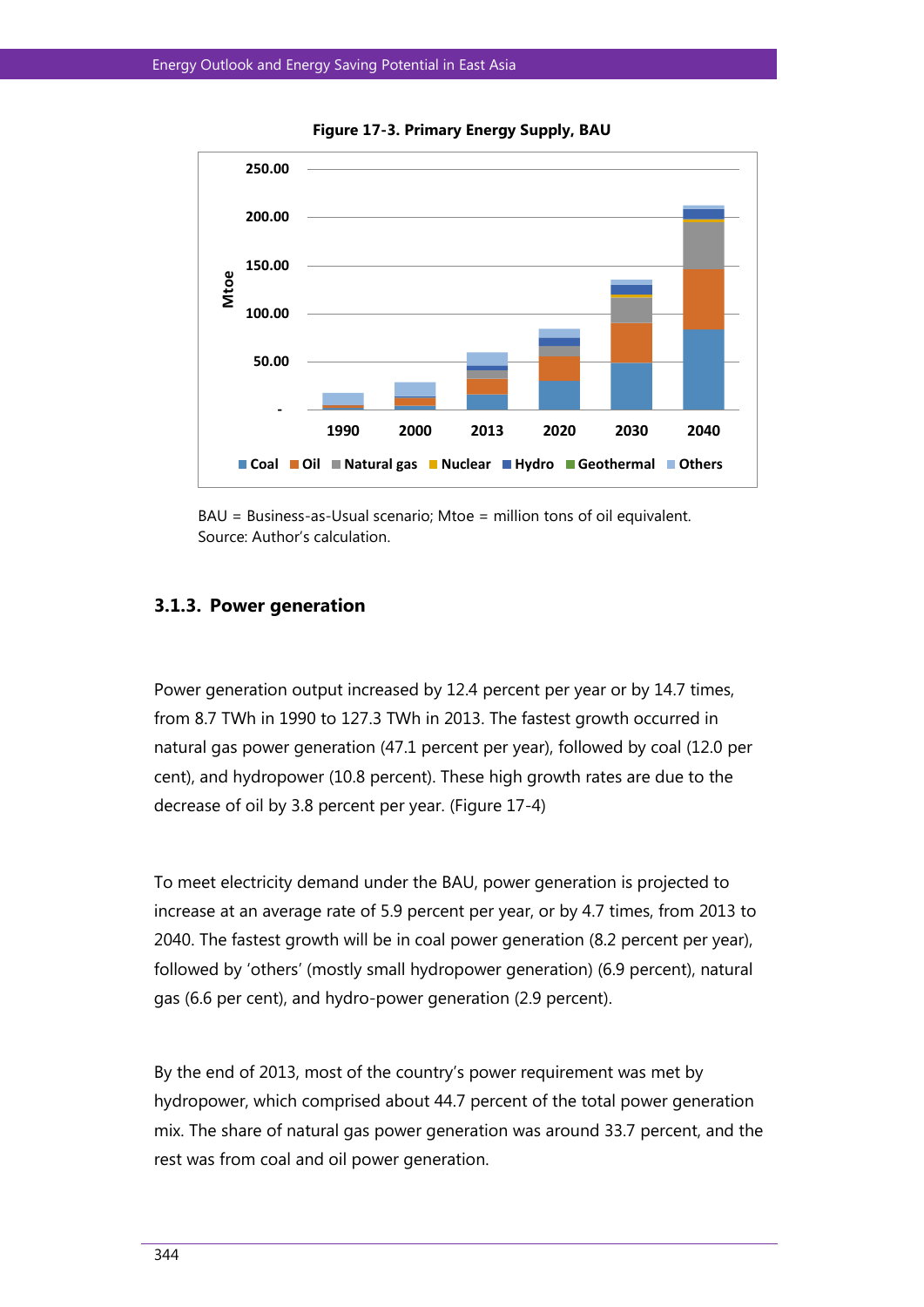

**Figure 17-4. Power Generation by Type of Fuel, BAU**

In the BAU, natural gas will be the major fuel for power generation from 2030 to 2040, with its share projected to increase from 33.3 percent in 2030 to 39.8 percent in 2040, whereas the share of hydro in total power generation will decline from 32.9 percent to around 20.8 percent.

## **3.1.4. Energy indicators**

Viet Nam's energy intensity was on a decreasing trend from 1990 to 2013. Both primary and final energy intensities fell from 1,006 and 905 toe/million 2005 US\$ in 1990 to 651 and 547 toe/million 2005 US\$ in 2013, respectively. This was mainly due to high economic growth, which resulted in significant reductions in biomass fuels used for cooking in the residential sector, although the energy requirement in the industrial sector and transport sector increased strongly during that period. The final energy intensity under the BAU is estimated to continue its decreasing trend, falling from 547 to 338 toe/million 2005 US\$ by 2040, which provides a good indication that energy for economic development will be used efficiently in the forecast period.

BAU = Business-as-Usual scenario; TWh = terawatt-hour. Source: Author's calculation.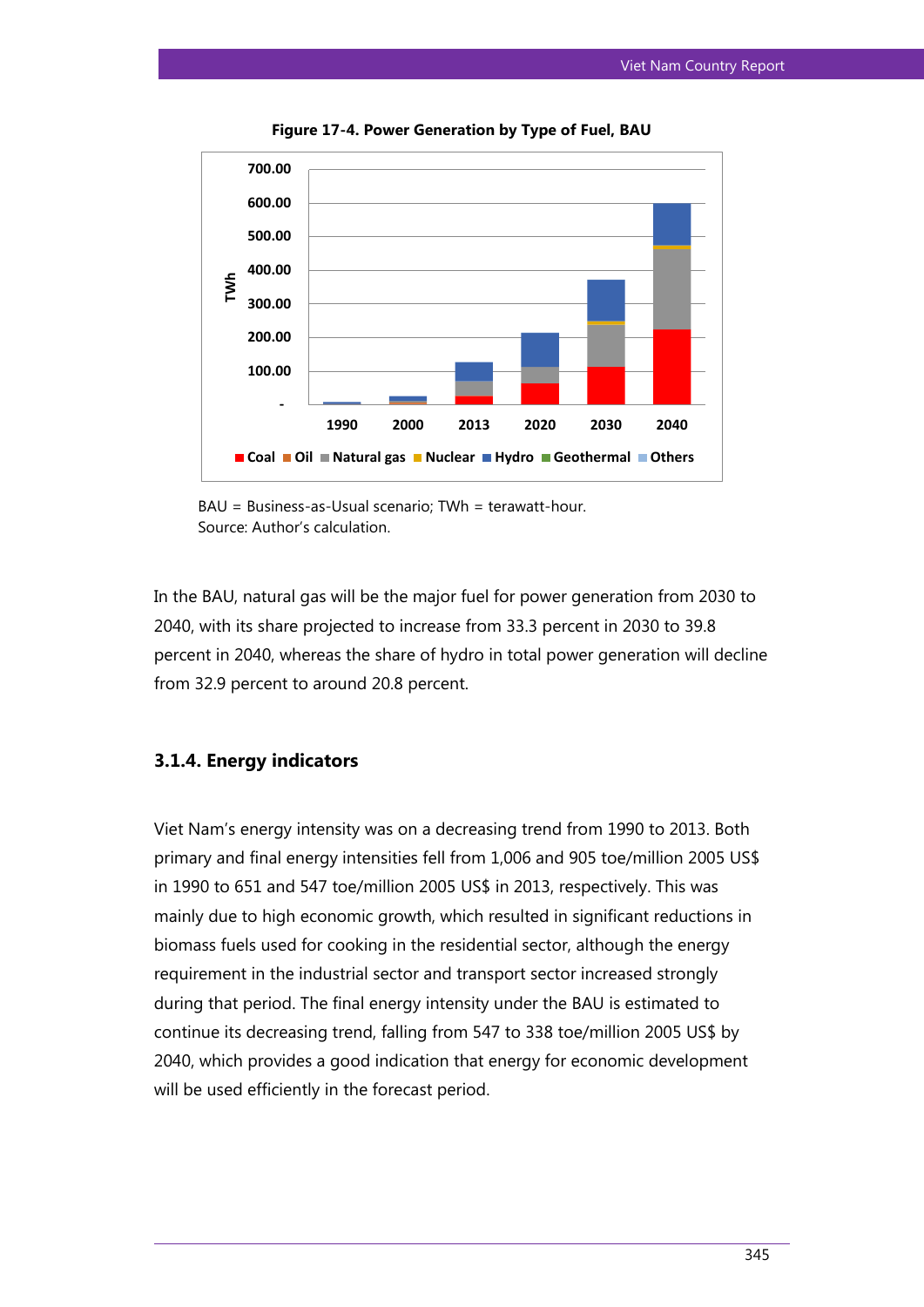Primary energy per capita increased from 0.27 toe/person in 1990 to 0.67 toe/person in 2013 and is forecast to increase to 1.99 toe/person in 2040. This indicates that people's living standards and incomes will increase, resulting in an increase in primary energy supply per capita.

Regarding greenhouse gas (GhG) emissions,  $CO<sub>2</sub>$  intensity and  $CO<sub>2</sub>$  per unit of energy increased from 1990 to 2013, from 265 t-C/million 2005 US\$ and 0.26 t-C/toe in 1990 to 389 t-C/million 2005 US\$ and 0.6 t-C/toe in 2013, respectively. In the BAU,  $CO<sub>2</sub>$  intensity and  $CO<sub>2</sub>$  per unit of energy are also forecast to increase up to 2020, to 400 t-C/million 2005 US\$ and 0.69 t-C/toe, respectively. Beyond 2020,  $CO<sub>2</sub>$  intensity will decline to 376 t-C/million 2005 US\$ in 2040, whereas  $CO<sub>2</sub>$  per energy will maintain its slight increase reaching around  $0.79$  t-C/toe.  $CO<sub>2</sub>$  per capita remains on an increasing trend due to energy demand increasing faster than the population (Figure 17-5).





 $CO<sub>2</sub> =$  carbon dioxide. Source: Author's calculation.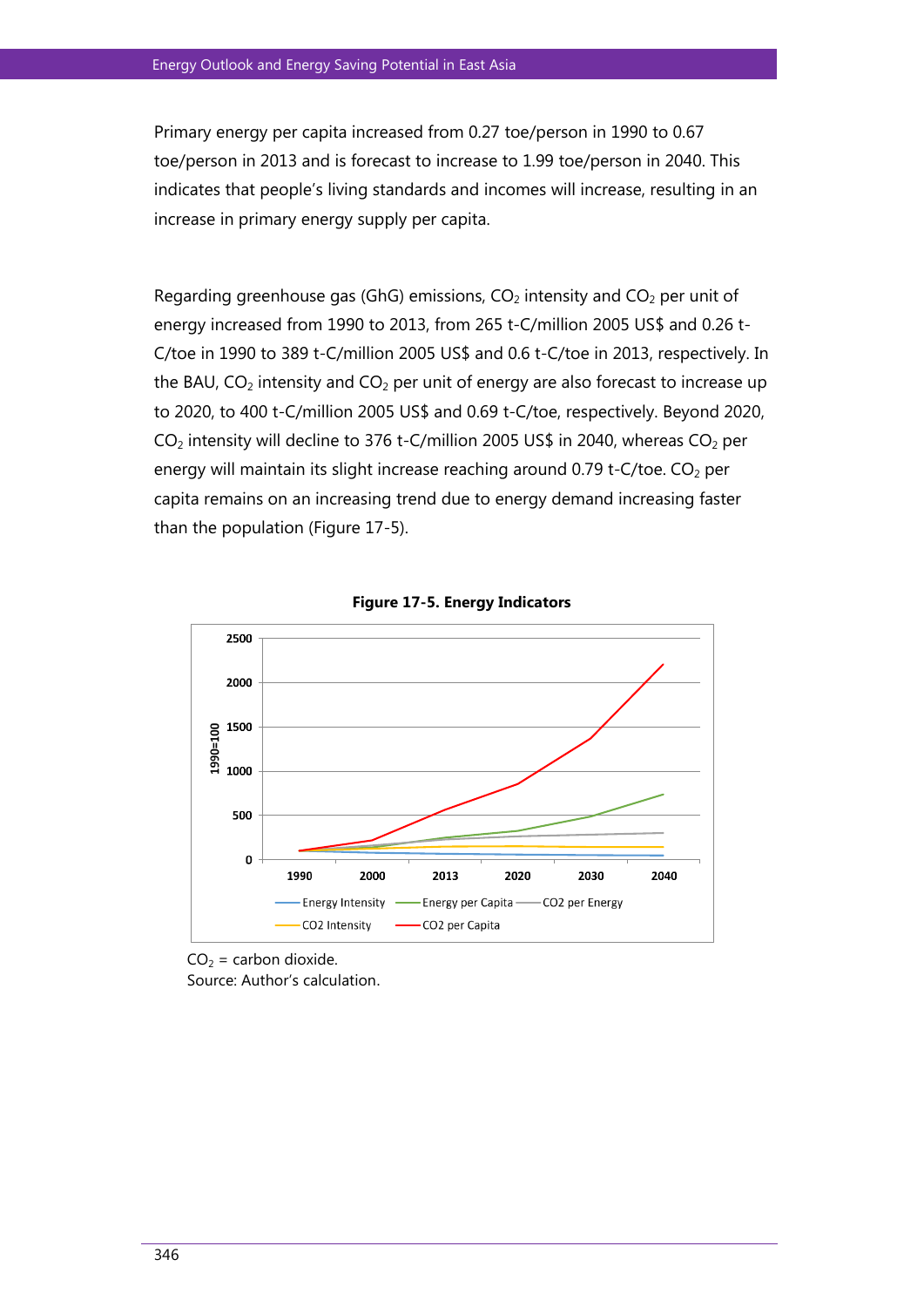#### **3.2. Energy Saving and CO2 Emissions Reduction Potential**

#### **3.2.1. Final energy consumption**

In the APS (or APS5), final energy consumption is projected to increase at a slower rate of 3.8 percent per year (compared with 4.2 percent in the BAU), from 50.5 Mtoe in 2013 to 137.8 Mtoe in 2040 because of EEC measures (APS1) in the industrial, transport, and residential and commercial ('other') sectors (Figure 17- 6).



**Figure 17-6. Final Energy Consumption by Sector, BAU and APSs**

BAU = Business-as-Usual scenario; APS = Alternative Policy Scenario; Mtoe = million tons of oil equivalent. Source: Author's calculation.

The bulk of the savings are expected in the residential/commercial ('others') sector, at 4.4 Mtoe, equivalent to a 12.6 percent reduction, followed by the industry sector with 8.9 Mtoe, equivalent to a 12.0 percent reduction, and the transportation sector with 0.4 Mtoe, equivalent to a 1.2 percent reduction (Figure 17-7).

An improvement in end-use technologies and the introduction of energy management systems is expected to contribute to a slower rate of consumption growth, particularly in the industry, others (residential and commercial), and transport sectors.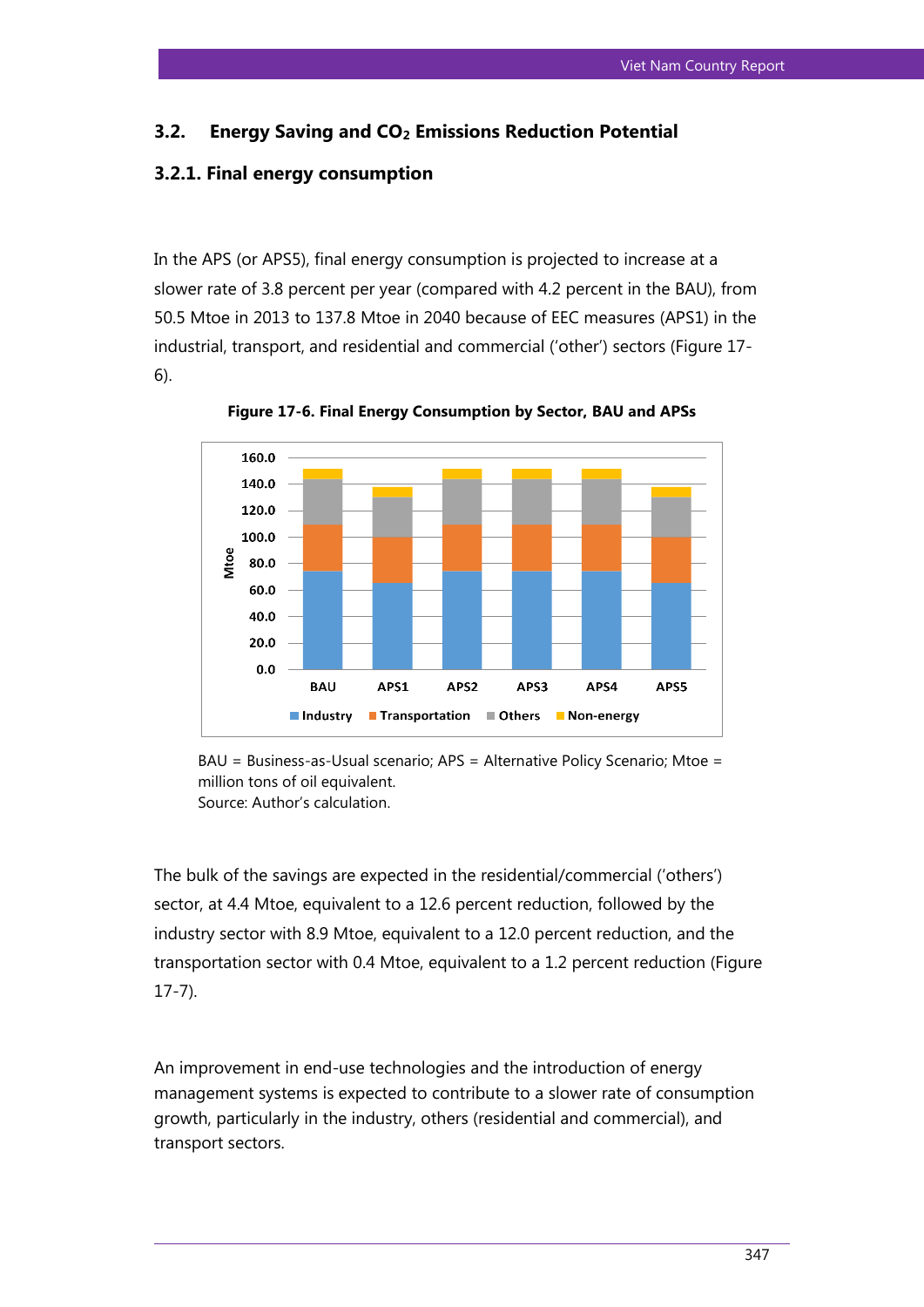

**Figure 17-7. Final Energy Consumption, BAU vs APS**

BAU = Business-as-Usual scenario; APS = Alternative Policy Scenario. Source: Author's calculation.

# **3.2.2. Primary energy supply**

In APS5, the primary energy supply is projected to increase at a slower rate of 4.2 percent per year from 60.1 Mtoe in 2013 to 182.8 Mtoe in 2040. Natural gas is projected to grow at the highest average annual rate of 5.3 percent compared with 6.5 percent in the BAU, followed by oil and coal with 5.0 percent and 4.1 percent (compared with 5.1 percent and 6.3 percent in BAU), respectively, over the same period. (Figure 17-8)

The expected slower growth in consumption, relative to the BAU, is due to EEC measures on the demand side (APS1), and the more aggressive uptake of energy efficiency measures in thermal power plants (APS2), renewable energy (APS3), and nuclear energy (APS4) on the supply side. Coal has the highest energy saving potential at 42.8 percent, followed by natural gas (25.7 percent), and oil (3.5 percent) (Figure 17-9).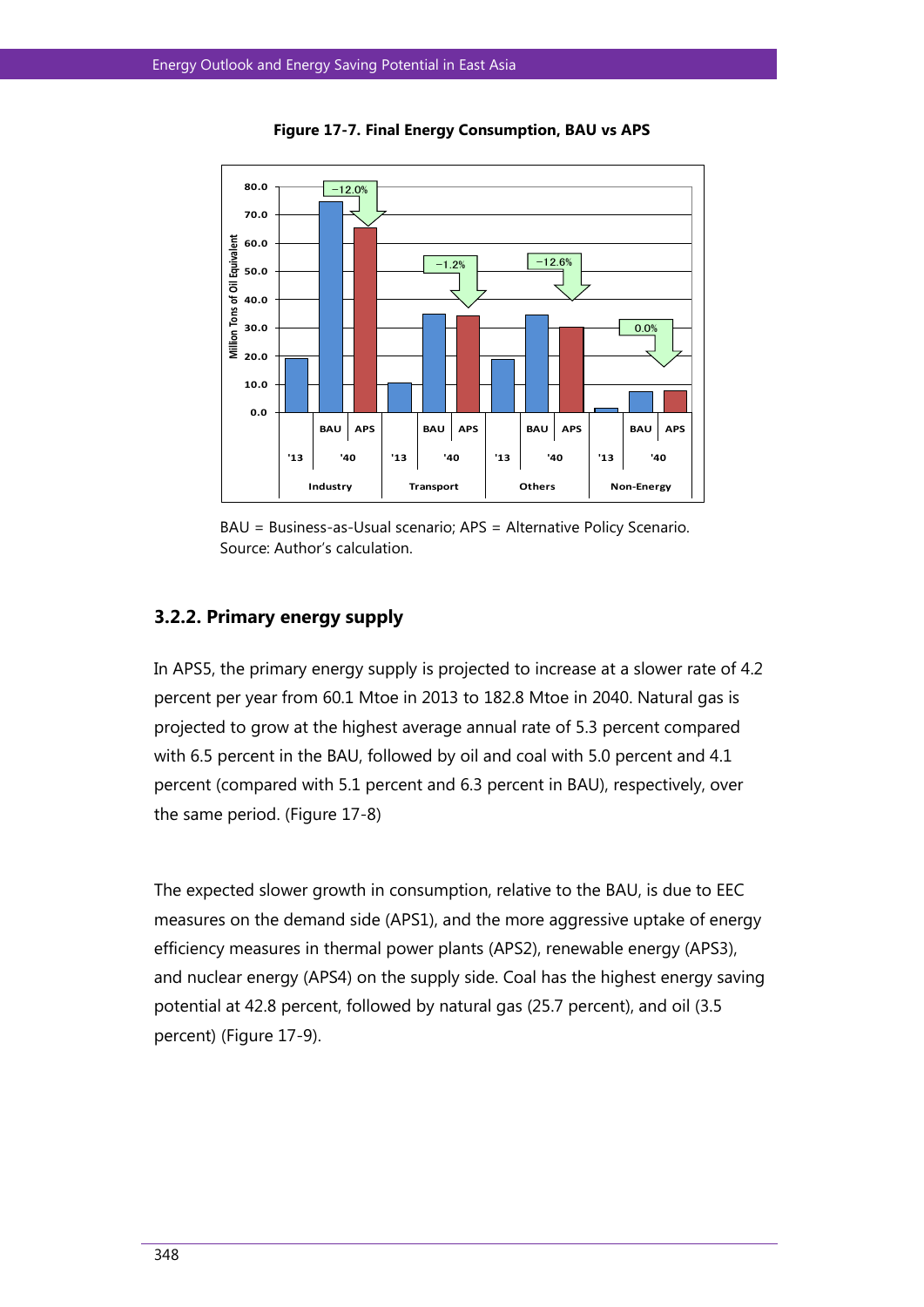The total savings are expected to amount to 30.1 Mtoe, equivalent to 14.2 percent of Viet Nam's total primary energy supply in 2040 (Figure 17-10).



**Figure 17-8. Primary Energy Supply by Fuel, BAU and APSs**

BAU = Business-as-Usual scenario; APS = Alternative Policy Scenario; Mtoe = million tons of oil equivalent.

Source: Author's calculation.



**Figure 17-9. Primary Energy Saving Potential by Fuel, BAU vs APS**

BAU = Business-as-Usual scenario; APS = Alternative Policy Scenario. Source: Author's calculation.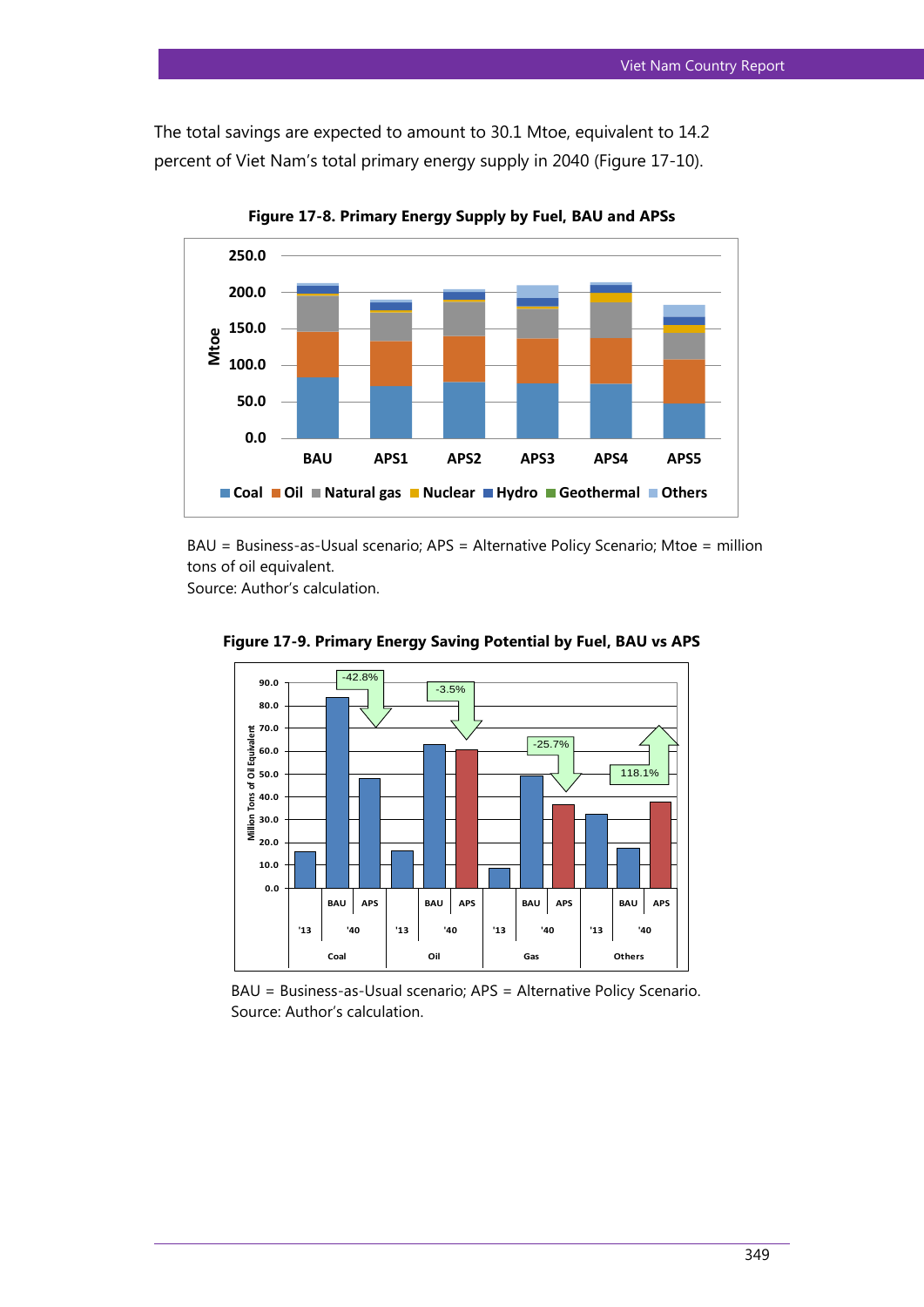

**Figure 17-10. Evolution of Primary Energy Supply, BAU and APS**



# **3.2.3. CO2 reduction potential**

 $CO<sub>2</sub>$  emissions from energy consumption under the BAU are projected to increase by 5.9 percent per year from 35.9 million metric ton of carbon (Mt-C) in 2013 to 168.2 Mt-C in 2040. In APS5, the annual increase in  $CO<sub>2</sub>$  emissions between 2013 and 2040 is projected to be 4.5 percent a year, which is 1.4 percentage points lower than in the BAU.

The expected  $CO<sub>2</sub>$  emission reduction is derived mostly from EEC measures on the demand side (APS1). Moreover, improvement of energy efficiency in thermal power plants (APS2), development of renewable energy technologies (APS3), and maximum nuclear power development (APS4) also contributed significantly to the projected  $CO<sub>2</sub>$  reduction (Figure 17-11).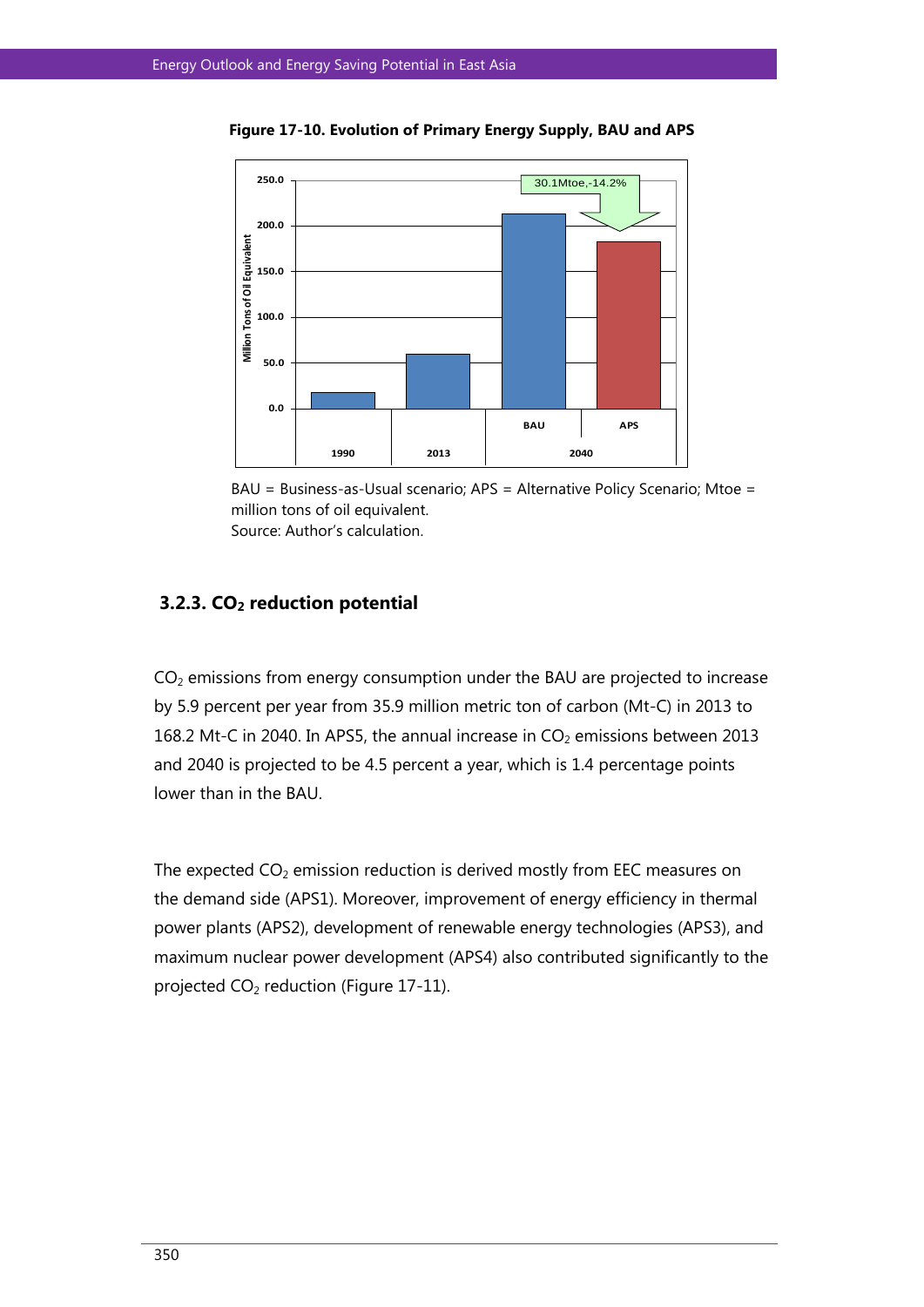

**Figure 17-11. CO<sup>2</sup> Emissions by Fuel, BAU and APSs**



 $CO<sub>2</sub>$  emissions under the APS will be around 49.7 Mt-C lower, equal to a 29.6 percent reduction, in 2040, indicating that Viet Nam's energy saving goals and action plans are very effective in reducing  $CO<sub>2</sub>$  emissions (Figure 17-12).



**Figure 17-12. Evolution of CO<sup>2</sup> Emissions, BAU and APS**

BAU = Business-as-Usual scenario; APS = Alternative Policy Scenario; Mt-C = million tons of carbon. Source: Author's calculation.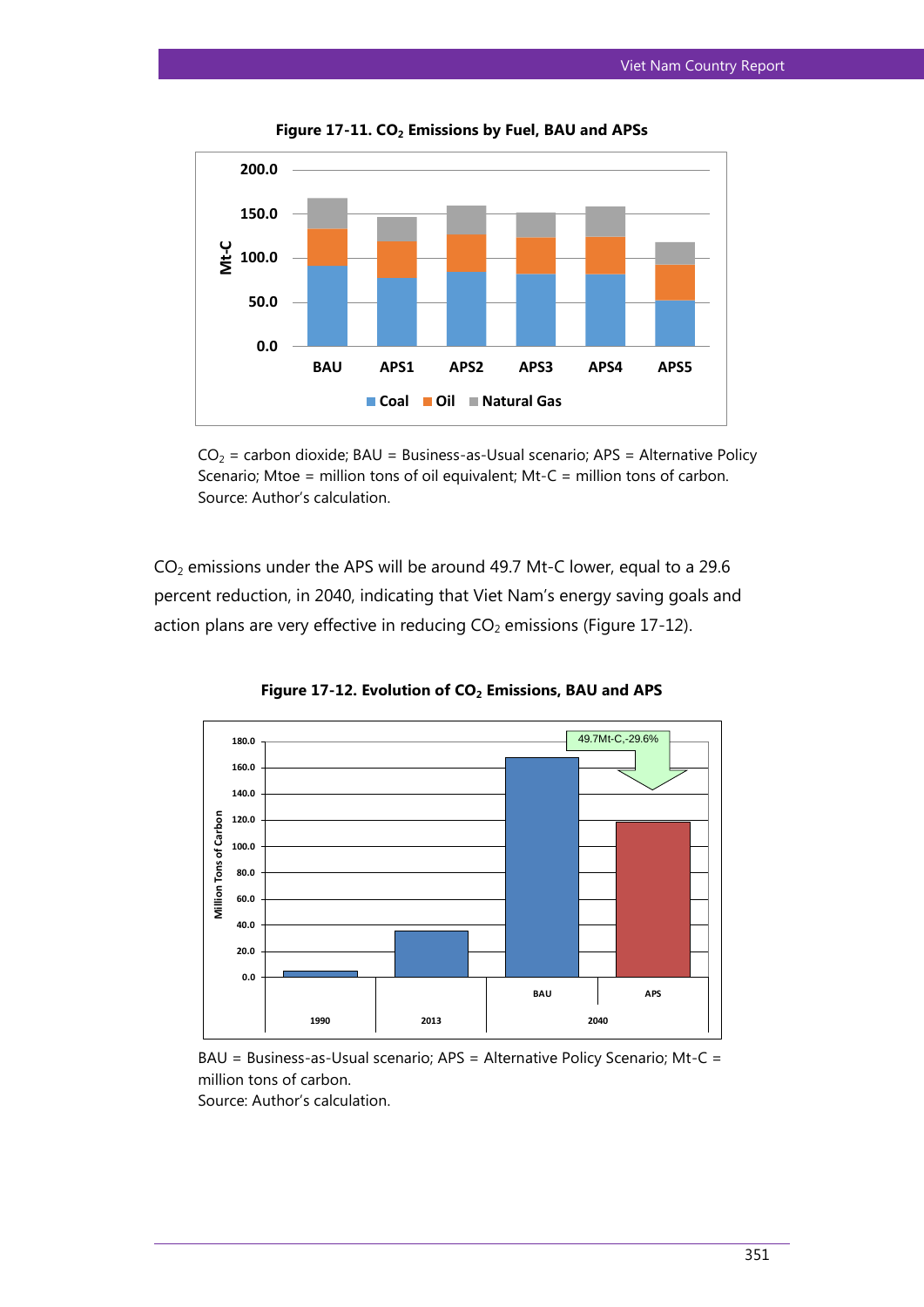## **4. Key Findings and Policy Implications**

The above analysis of Viet Nam's energy saving potential generates the following key findings:

- Energy demand in Viet Nam is expected to continue to grow at a significant rate, driven by robust economic growth, industrialisation, urbanisation, and population growth. EEC measures have the potential to contribute to meeting expected higher demand in a sustainable manner.
- Viet Nam's energy intensity, which is among the highest in the world, indicates a high saving potential. However, the energy saving potential derived from Viet Nam's EEC goals (30.1 Mtoe) seems to be modest compared with its potential.
- Electricity demand will increase with the highest annual growth rate of 6.1 percent in the BAU, whereas it is projected to decline by 5.6 percent in the APS. This decline is an indication that the planned EEC measures will be effective in reducing electricity demand. However, the electricity saving potential is still large, particularly in the residential and commercial sectors.
- Coal thermal power plants will be the major power generators in Viet Nam in the coming years. Their share of total of power generation output is expected to increase continuously from 21.1 percent in 2013 to 37.4 percent in 2040 in the BAU. This is the area with the largest energy saving and GhG mitigation potential in Viet Nam.
- EEC scenarios on the demand side are most effective compared with other proposed scenarios on energy saving as is GhG emissions reduction.

Based on the above findings, the following actions are recommended for effective implementation of EEC measures in Viet Nam:

 **Establishment of new targets and a road map for EEC implementation**: Energy demand in Viet Nam in the BAU is expected to continue to grow at a significant rate in the coming years and EEC scenarios on the demand side are most effective compared with other proposed scenarios on energy saving as well as GhG emissions reduction. Therefore, EEC activities need to be strengthened through updating and setting new overall targets for individual sectors for 2016–2025 for the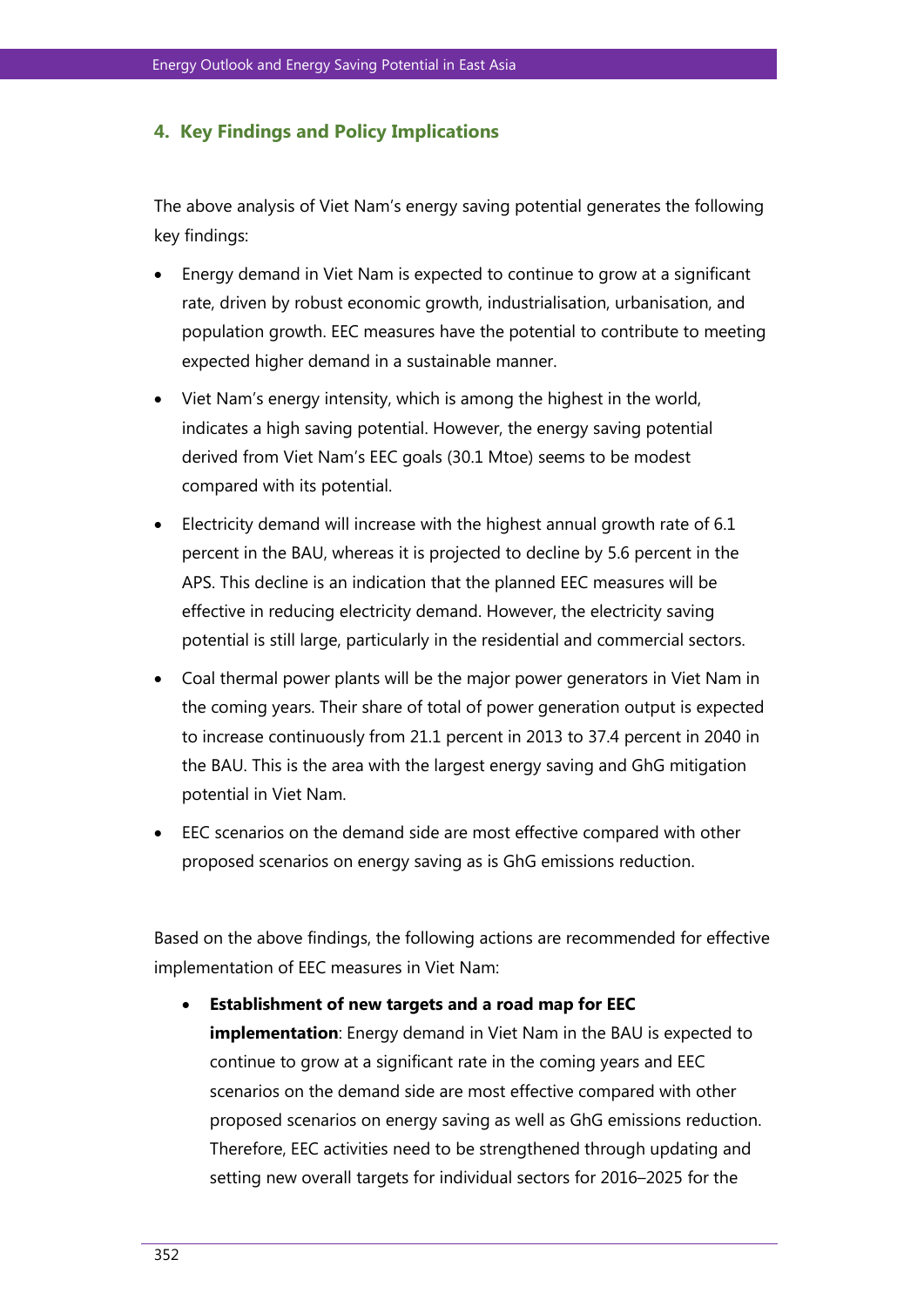national EEC programme, as well as preparation of specific road maps to achieve these targets.

- **Compulsory energy labelling for electrical appliances:** Annual growth of electricity demand is projected at the second highest rate of 6.1 percent in the BAU, especially demand for electricity in the residential and commercial (others) sectors. Therefore, compulsory energy labelling for electrical appliances is an effective management measure for energy saving.
- **Priority for development of advanced coal thermal power technology:** Coal thermal power plants will be the major power generators in Viet Nam up to 2040. Therefore, the existing thermal power plants needs to be retrofitted to improve the efficiency of power generation and energy-efficient technologies should be prioritised for new coal thermal power plants development.
- **Priority for renewable energy development:** Coal power generation is projected to have the dominant share in the coming years, which will make Viet Nam reliant on coal imports for power generation. Renewable energy technology-based power generation is an important factor in achieving energy independence, energy security, and GhG abatement. Therefore, it is necessary to put in place support policies and mechanisms to promote renewable energy development.